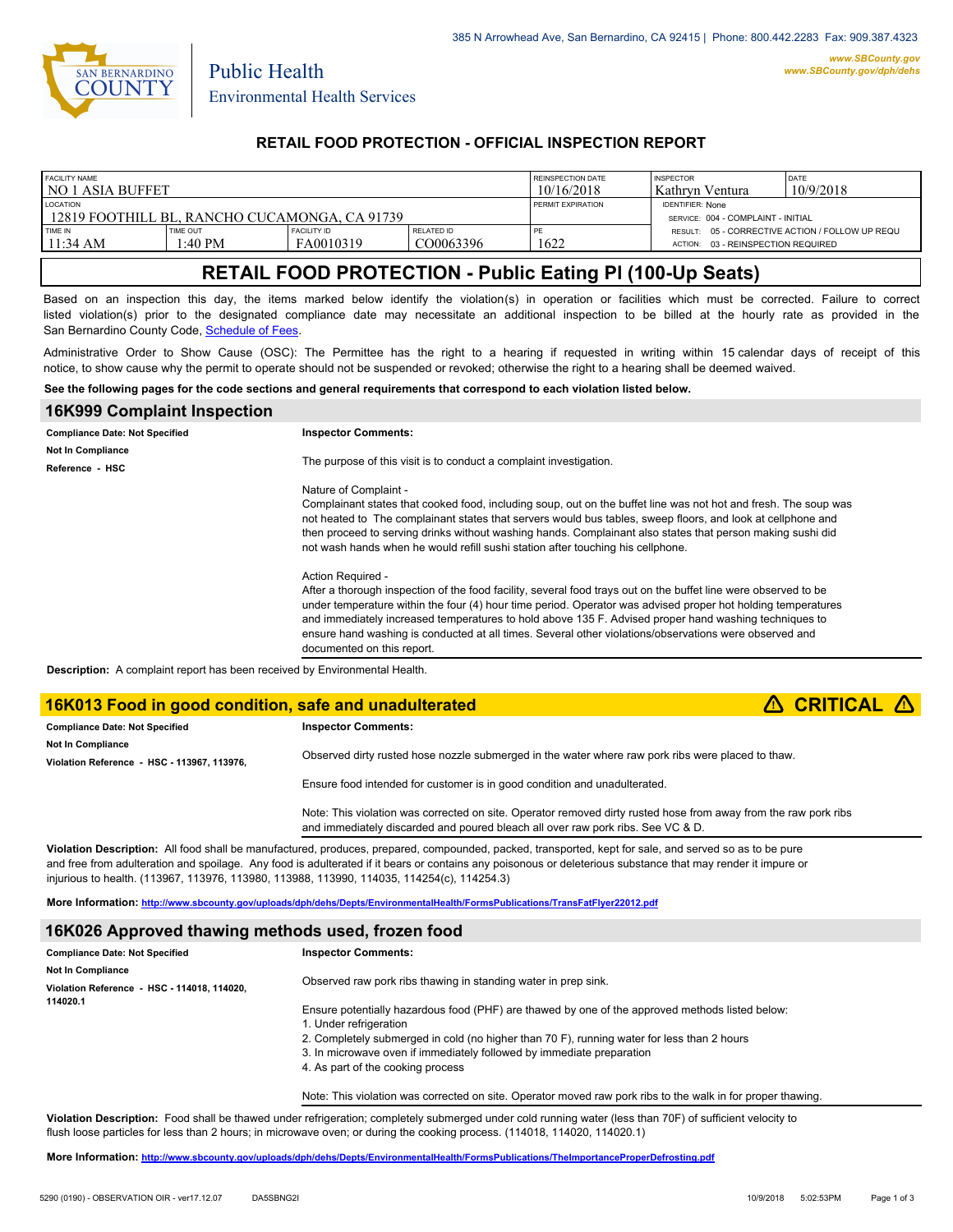

Environmental Health Services

Public Health

### **RETAIL FOOD PROTECTION - OFFICIAL INSPECTION REPORT**

| <b>FACILITY NAME</b><br><b>NO 1 ASIA BUFFET</b>                                                                                                                                                                                                                                                                                                                                                                                                                                                                                                                                                                                                                                                                                                                                                                                                                                                                                                                                                                                                                                                                                                                                                                                                                                                            |                                                                                                                                                                               | DATE<br>10/9/2018                   |  |
|------------------------------------------------------------------------------------------------------------------------------------------------------------------------------------------------------------------------------------------------------------------------------------------------------------------------------------------------------------------------------------------------------------------------------------------------------------------------------------------------------------------------------------------------------------------------------------------------------------------------------------------------------------------------------------------------------------------------------------------------------------------------------------------------------------------------------------------------------------------------------------------------------------------------------------------------------------------------------------------------------------------------------------------------------------------------------------------------------------------------------------------------------------------------------------------------------------------------------------------------------------------------------------------------------------|-------------------------------------------------------------------------------------------------------------------------------------------------------------------------------|-------------------------------------|--|
| LOCATION<br>12819 FOOTHILL BL, RANCHO CUCAMONGA, CA 91739                                                                                                                                                                                                                                                                                                                                                                                                                                                                                                                                                                                                                                                                                                                                                                                                                                                                                                                                                                                                                                                                                                                                                                                                                                                  |                                                                                                                                                                               | <b>INSPECTOR</b><br>Kathryn Ventura |  |
| 16K044 Premises; personal/cleaning items; vermin-proofing                                                                                                                                                                                                                                                                                                                                                                                                                                                                                                                                                                                                                                                                                                                                                                                                                                                                                                                                                                                                                                                                                                                                                                                                                                                  |                                                                                                                                                                               |                                     |  |
| <b>Compliance Date: Not Specified</b><br><b>Not In Compliance</b><br>Violation Reference - HSC - 114067 (j), 114123                                                                                                                                                                                                                                                                                                                                                                                                                                                                                                                                                                                                                                                                                                                                                                                                                                                                                                                                                                                                                                                                                                                                                                                        | <b>Inspector Comments:</b><br>Observed back delivery door open without delivery taking place and air curtain was observed to be inactivated.                                  |                                     |  |
|                                                                                                                                                                                                                                                                                                                                                                                                                                                                                                                                                                                                                                                                                                                                                                                                                                                                                                                                                                                                                                                                                                                                                                                                                                                                                                            | Ensure that back delivery door is kept closed at all times when delivery is not taking place; air curtain shall be<br>activated and operating at all times when door is open. |                                     |  |
|                                                                                                                                                                                                                                                                                                                                                                                                                                                                                                                                                                                                                                                                                                                                                                                                                                                                                                                                                                                                                                                                                                                                                                                                                                                                                                            | NOTE: This violation was corrected on site. Cook immediately activated air curtain and closed door as it was<br>not being used for delivery at the time of inspection.        |                                     |  |
| Violation Description: The premises of each food facility shall be kept clean and free of litter and rubbish; all clean and soiled linen shall be properly stored;<br>non-food items shall be stored and displayed separate from food and food-contact surfaces; the facility shall be kept vermin proof. (114067 (j), 114123,<br>114143 (a) & (b), 114256, 114256.1, 114256.2, 114256.4, 114257, 114257.1, 114259, 114259.2, 114259.3, 114279, 114281, 114282) Food preparation<br>sinks, handwashing sinks and warewashing equipment shall not be used for the cleaning of maintenance tools, the holding of maintenance materials, or the<br>disposal of liquid wastes. (114123) Open-air barbecue and/or outdoor wood burning oven must operate on the same premises, in conjunction with a<br>permanent food facility and not in an area that may pose as a fire hazard. (114143(a) (b)) Janitorial sink or approved curbed cleaning facility (exemption for<br>restricted food service facilities Section 114279 (b)) shall be provided. (114279(a)) First aid supplies must have a legible manufacturer's label and stored in a<br>kit or container that is located to prevent contamination. (114256.4) Insect electrocution devices are not allowed in food or utensil handling areas. (114259.3) |                                                                                                                                                                               |                                     |  |
| 16K052 VC & D                                                                                                                                                                                                                                                                                                                                                                                                                                                                                                                                                                                                                                                                                                                                                                                                                                                                                                                                                                                                                                                                                                                                                                                                                                                                                              |                                                                                                                                                                               |                                     |  |
| <b>Compliance Date: Not Specified</b>                                                                                                                                                                                                                                                                                                                                                                                                                                                                                                                                                                                                                                                                                                                                                                                                                                                                                                                                                                                                                                                                                                                                                                                                                                                                      | <b>Inspector Comments:</b>                                                                                                                                                    |                                     |  |
| <b>Not In Compliance</b><br>Reference HSC - 113980                                                                                                                                                                                                                                                                                                                                                                                                                                                                                                                                                                                                                                                                                                                                                                                                                                                                                                                                                                                                                                                                                                                                                                                                                                                         | Person in charge/cook/chef has voluntarily consented to the condemnation and destruction of the following food<br>items:                                                      |                                     |  |
|                                                                                                                                                                                                                                                                                                                                                                                                                                                                                                                                                                                                                                                                                                                                                                                                                                                                                                                                                                                                                                                                                                                                                                                                                                                                                                            | Potentially hazardous food (PHF) items sitting in still water with dirty rusted hose nozzle submerged in with it                                                              |                                     |  |
|                                                                                                                                                                                                                                                                                                                                                                                                                                                                                                                                                                                                                                                                                                                                                                                                                                                                                                                                                                                                                                                                                                                                                                                                                                                                                                            | - Raw pork ribs (approximately 20 lbs)                                                                                                                                        |                                     |  |
| Description: Operator has voluntarily consented to the condemnation and destruction of food as said material being unfit for human consumption or<br>otherwise in violation of California Health and Safety Code, Division 104, Part 5, Chapter 1 through 8, the disposition of which is provided for by Chapter 8,<br>Article 3, Section 111895.                                                                                                                                                                                                                                                                                                                                                                                                                                                                                                                                                                                                                                                                                                                                                                                                                                                                                                                                                          |                                                                                                                                                                               |                                     |  |
| "I (We) hereby voluntarily agree to the condemnation and destruction of the following material(s) listed in violation number 52. By signing this Offical<br>Inspection Report (OIR), I (We) hereby release the County of San Bernardino and its agent from any and all liability."                                                                                                                                                                                                                                                                                                                                                                                                                                                                                                                                                                                                                                                                                                                                                                                                                                                                                                                                                                                                                         |                                                                                                                                                                               |                                     |  |
| 16H107 Hot and Cold Holding Temperatures                                                                                                                                                                                                                                                                                                                                                                                                                                                                                                                                                                                                                                                                                                                                                                                                                                                                                                                                                                                                                                                                                                                                                                                                                                                                   |                                                                                                                                                                               |                                     |  |

| Not In Compliance                                                                                                                                                                                            |  |
|--------------------------------------------------------------------------------------------------------------------------------------------------------------------------------------------------------------|--|
|                                                                                                                                                                                                              |  |
| Observed the following potentially hazardous food items (PHF) holding violation temperatures out on the buffet<br>Reference -<br>line:                                                                       |  |
| Per operator on site, these PHFs were cooked in the morning on this date. Operator stated that some of these<br>food items had another metal pan under that prevented temperatures from holding up to 135 F. |  |
| - Cooked chicken nuggets measured at 108 F                                                                                                                                                                   |  |
| - Cooked pork ribs measured at 118 F                                                                                                                                                                         |  |
| - Cooked fried rice measured at 125 F                                                                                                                                                                        |  |
| - Cooked egg rolls measured at 120 F                                                                                                                                                                         |  |
| Maintain PHF at or above 135 F for hot holding at all times.                                                                                                                                                 |  |
| NOTE: This violation was corrected on site. Operator adjusted steam table and temperatures of food items<br>were measured above 150 F.                                                                       |  |
| <b>Description:</b> The following topic was discussed with the person in charge:                                                                                                                             |  |

#### HOT AND COLD HOLDING TEMPERATURES FOR POTENTIALLY HAZARDOUS FOODS

- 1) Potentially hazardous food shall be maintained at or above 135 degrees F, or at or below 41 degrees F with exceptions noted below (#3).
- 2) Roasts cooked to a minimum temperature of 145 degrees F for 3 minutes must be held at 130 degrees F or above.
- 3) The following foods may be held at or below 45 degrees F:
- Raw shell eggs.
- Unshucked live Molluscan shellfish.
- Pasteurized milk and pasteurized milk products in original sealed containers.
- Potentially hazardous foods held during transportation.

4) Potentially hazardous foods held for dispensing in serving lines and salad bars may be maintained above 41 degrees F, but not above 45 degrees F,

during periods not to exceed 12 hours in any 24-hour period only if the unused portions are disposed of at or before the end of this 24-hour period.